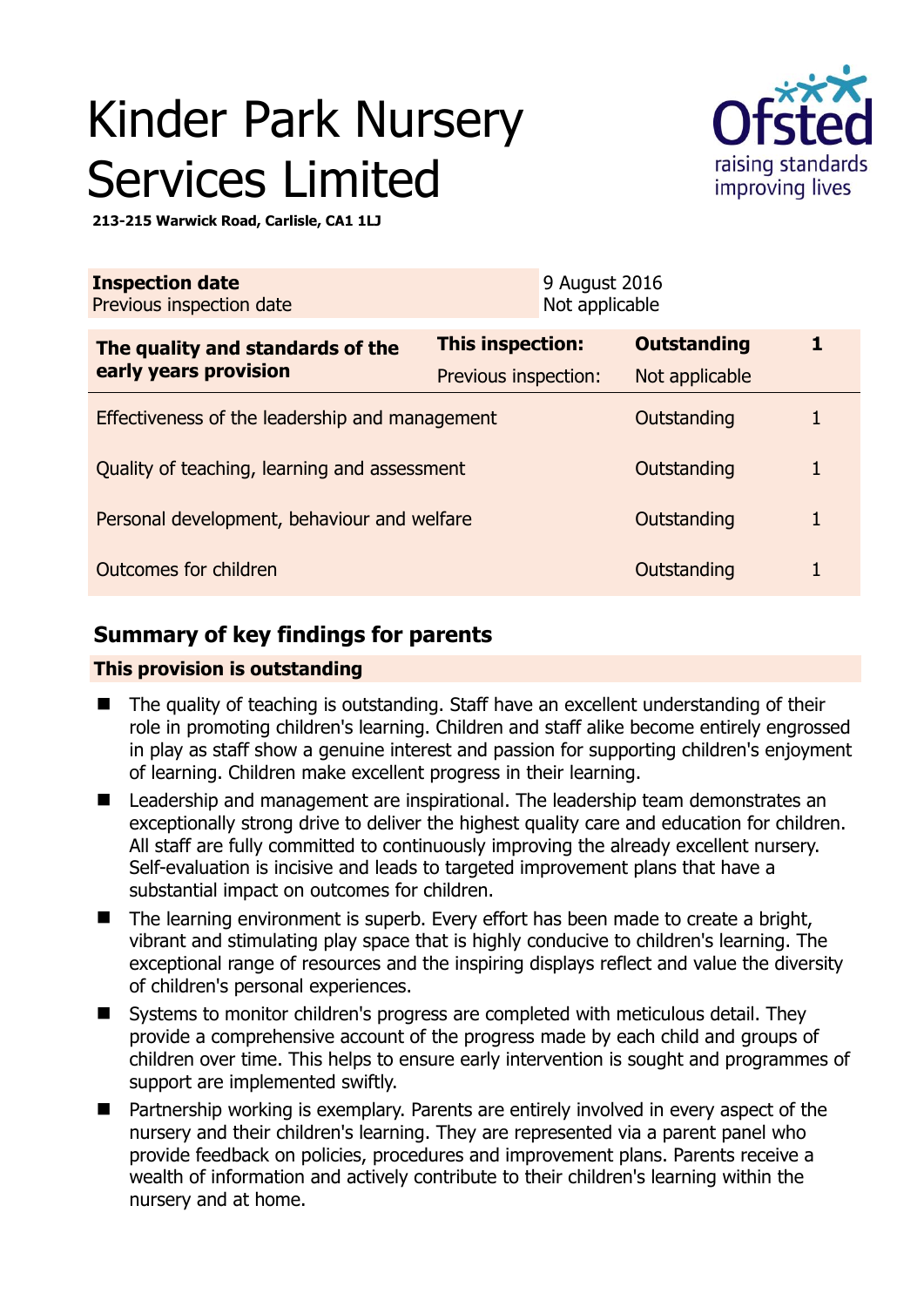## **What the setting needs to do to improve further**

#### **To further improve the quality of the early years provision the provider should:**

 $\blacksquare$  review the implementation of the planned changes to the monitoring of staff training and evaluate the impact this has on children's learning.

#### **Inspection activities**

- The inspector observed the quality of teaching and the impact this has on children's learning, both inside and outside.
- The inspector carried out a joint observation with one of the deputy managers of the nursery.
- The inspector spoke to members of staff and children at appropriate times during the inspection and held a meeting with the deputies of the nursery.
- The inspector took account of the views of parents spoken to on the day of the inspection.
- The inspector looked at children's records, planning documentation, evidence of the suitability of staff and a range of other documentation, including policies and procedures.

## **Inspector**

Katie Sparrow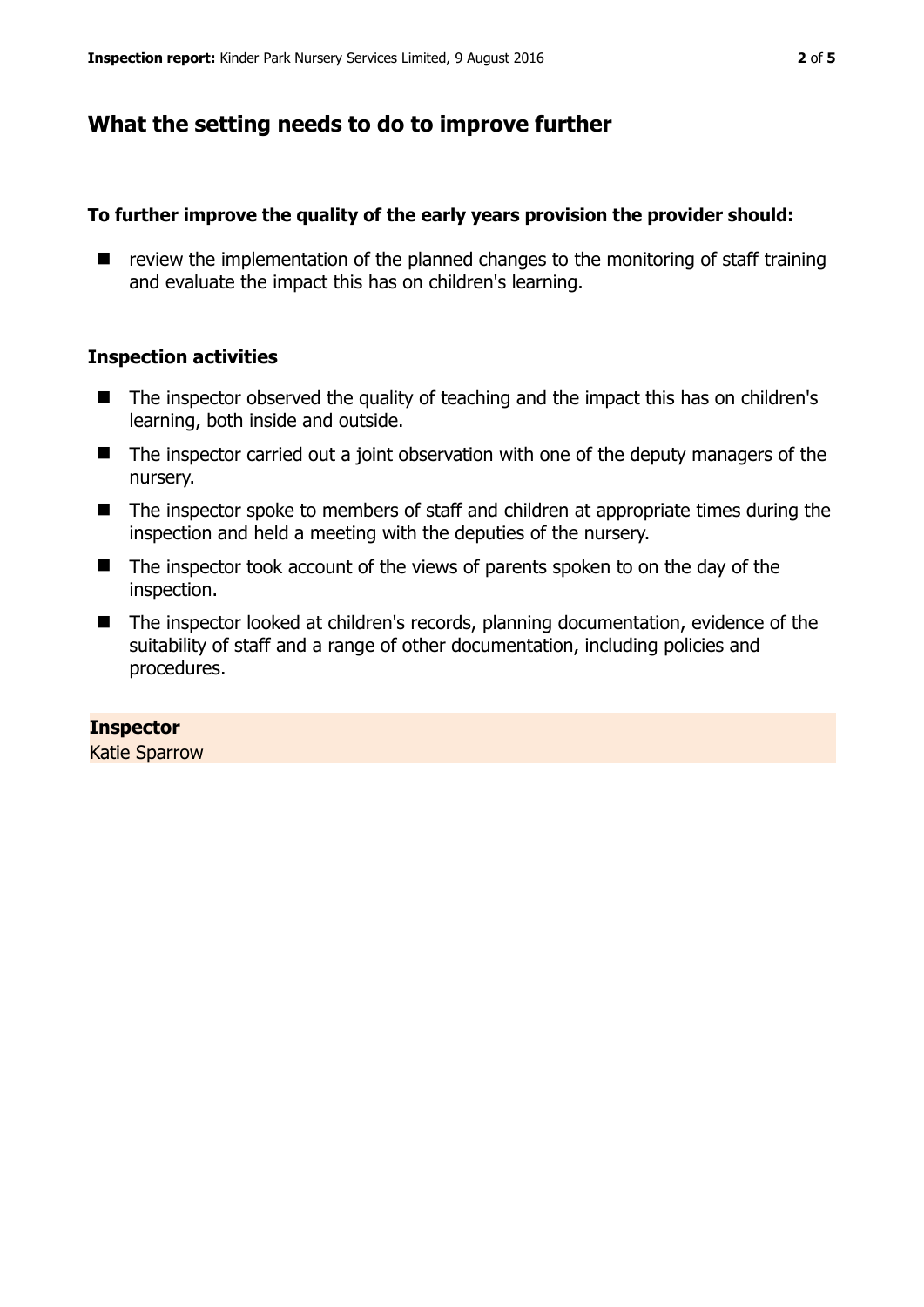# **Inspection findings**

## **Effectiveness of the leadership and management is outstanding**

The arrangements for safeguarding are effective. Staff have an excellent understanding of safeguarding issues and are well versed in the procedure to follow in reporting any concerns they may have about a child's welfare. Staff are well qualified, experienced and ambitious to continue their learning, in order to improve their already outstanding teaching practice. The managers recognise the importance of evaluating the impact of staff training on practice and children's learning, in order to help maintain the outstanding provision. Staff receive highly effective systems of support and performance management based on rigorous monitoring of staff practice. Funding is used exceptionally well to provide targeted intervention, with highly positive outcomes. Staff work entirely collaboratively with all other early providers children attend, as well as local schools.

## **Quality of teaching, learning and assessment is outstanding**

Systems of observation, assessment and planning are highly effective and expertly implemented. Planned activities and available resources are entirely based on the regular and precise assessments of children's learning. Children are thoroughly engaged as they undertake highly challenging and stimulating activities. Staff are highly skilled at following children's play ideas and maximising opportunities for learning. For example, children become captivated as they explore the environment looking for fairies. Staff suggest writing them a letter and successfully encourage children to write their names. Later they make potions, exploring the changes to the water as staff extend learning by using food colouring. Children who speak English as an additional language receive superb support and enjoy opportunities to play and learn in their home language.

## **Personal development, behaviour and welfare are outstanding**

The key-person system works extremely well in supporting children's social and emotional well-being. All children settle quickly owing to the highly effective and tailored settling in procedures in place. Babies and young children respond extremely well to the nurturing manner of staff and older children demonstrate excellent levels of confidence as staff provide an abundance of opportunity for children to be independent. Children fully participate in a wide range of safety-related play, including handling tools and building obstacle courses. Children gain an excellent understanding of all aspects of leading healthy lifestyles. They learn about the importance of brushing their teeth and exercising regularly, and explore healthy foods in a number of innovative ways.

## **Outcomes for children are outstanding**

All children, including those who receive funded education, make excellent progress. Children who have special educational needs or disability receive exemplary support from staff so that they make significant progress in their learning. Children are skilful communicators and critical thinkers, showing an excellent 'can do' attitude. They develop excellent awareness, respect and tolerance for others, and enjoy visits from a panel made up of a range of people from the local community. Children behave extremely well. Occasional disruptions are dealt with calmly and greatly support children's selfmanagement skills.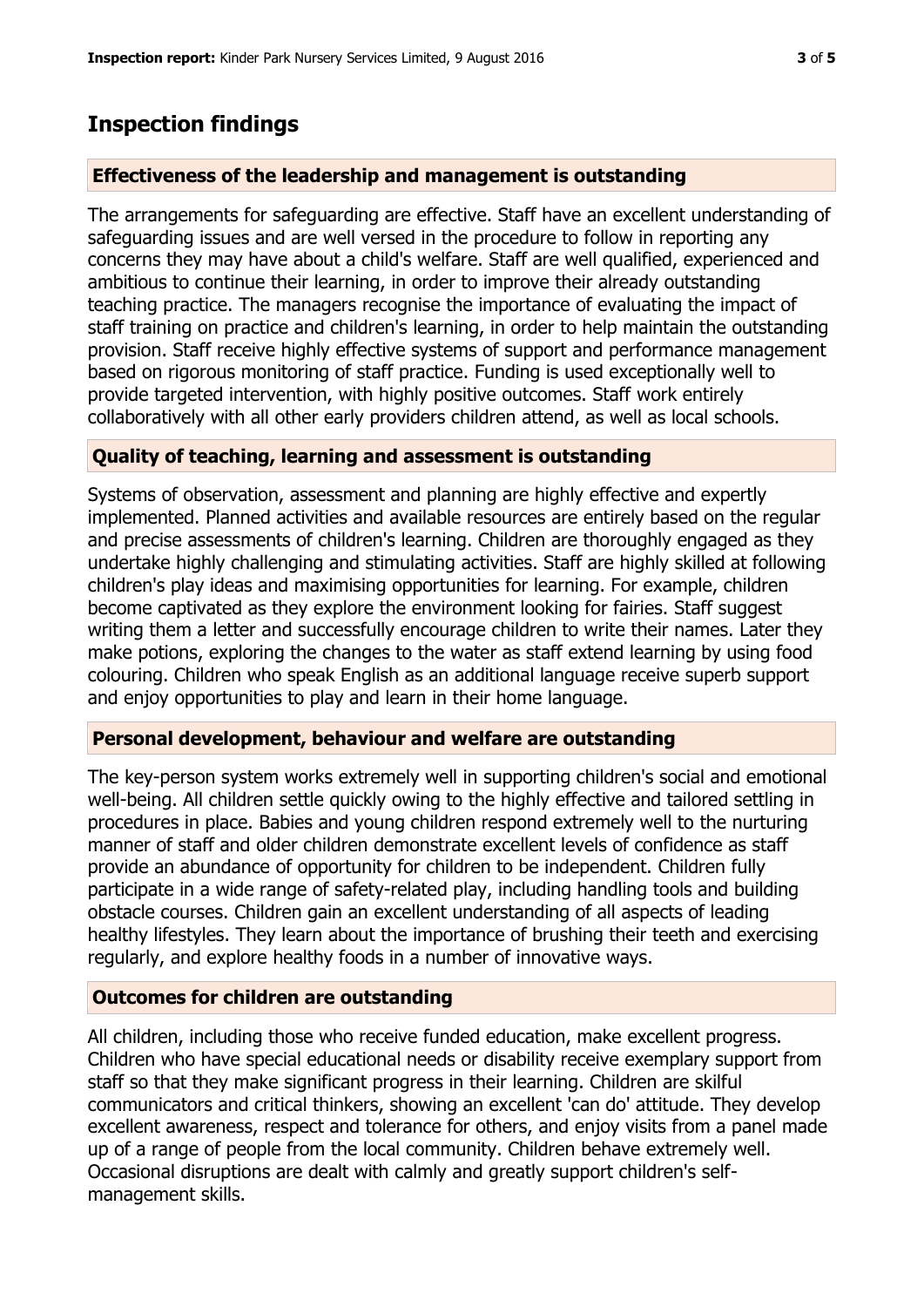## **Setting details**

| Unique reference number                             | EY485777                                                                             |  |
|-----------------------------------------------------|--------------------------------------------------------------------------------------|--|
| <b>Local authority</b>                              | Cumbria                                                                              |  |
| <b>Inspection number</b>                            | 1002487                                                                              |  |
| <b>Type of provision</b>                            | Full-time provision                                                                  |  |
| Day care type                                       | Childcare - Non-Domestic                                                             |  |
| <b>Registers</b>                                    | Early Years Register, Compulsory Childcare<br>Register, Voluntary Childcare Register |  |
| Age range of children                               | $0 - 5$                                                                              |  |
| <b>Total number of places</b>                       | 50                                                                                   |  |
| Number of children on roll                          | 91                                                                                   |  |
| Name of registered person                           | Kinder Park Nursery Services Limited                                                 |  |
| <b>Registered person unique</b><br>reference number | RP901882                                                                             |  |
| Date of previous inspection                         | Not applicable                                                                       |  |
| <b>Telephone number</b>                             | 01228 533 125                                                                        |  |

Kinder Park Nursery Services Limited was registered in 2015. The nursery employs 14 members of staff, 12 of whom hold appropriate early years qualifications. The nursery opens Monday to Friday, all year round. Sessions are from 8am until 5.30pm. The nursery provides funded early years education for two-, three-, and four-year-old children.

This inspection was carried out by Ofsted under sections 49 and 50 of the Childcare Act 2006 on the quality and standards of provision that is registered on the Early Years Register. The registered person must ensure that this provision complies with the statutory framework for children's learning, development and care, known as the early years foundation stage.

Any complaints about the inspection or the report should be made following the procedures set out in the guidance 'Complaints procedure: raising concerns and making complaints about Ofsted', which is available from Ofsted's website: www.gov.uk/government/organisations/ofsted. If you would like Ofsted to send you a copy of the guidance, please telephone 0300 123 4234, or email enquiries@ofsted.gov.uk.